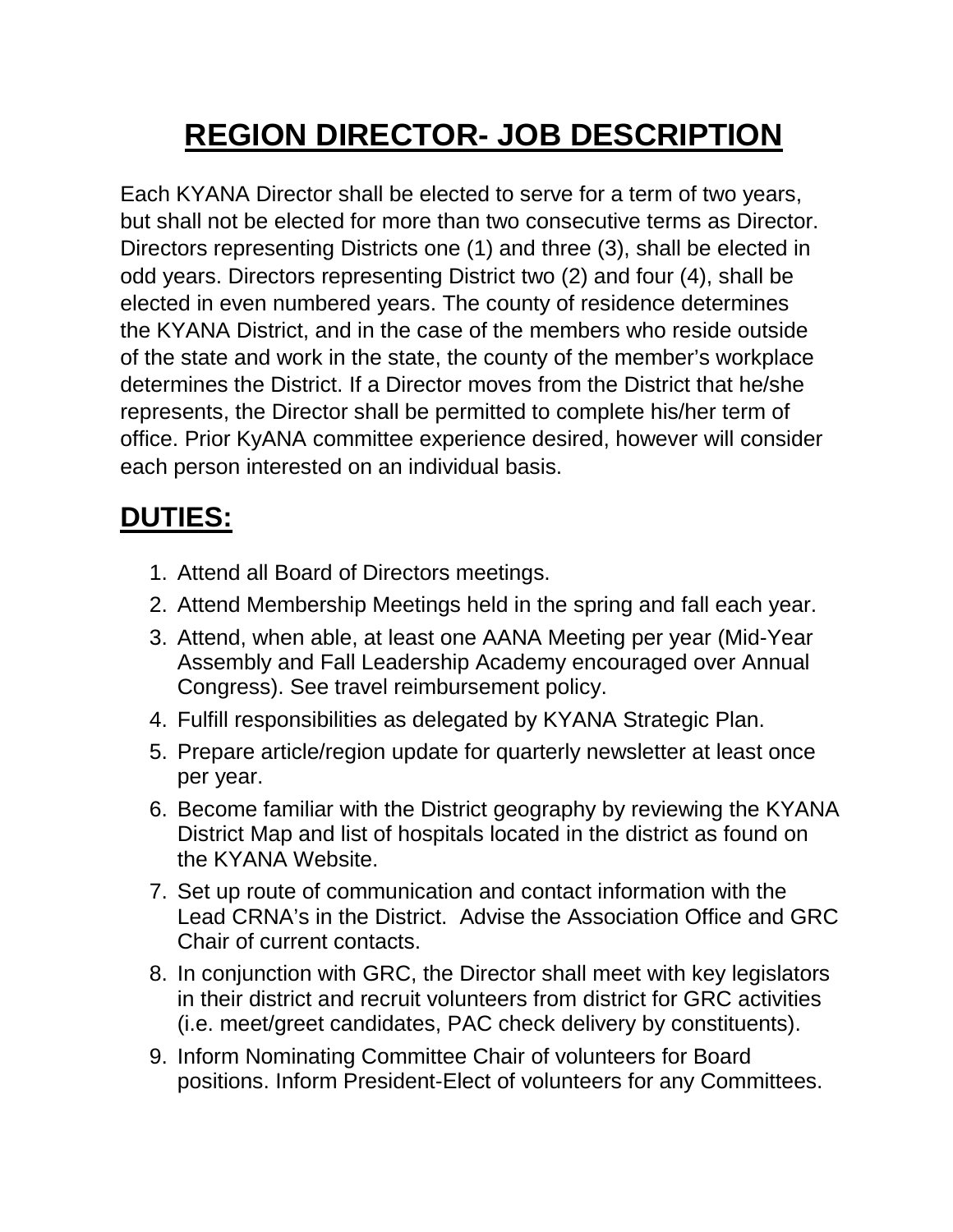- 10. Director shall attend yearly Legislative Day or send representative from district (volunteer or solicit volunteers to lobby in Capital as needed).
- 11. Send report to PR Committee of any PR events or opportunities within the District (ie. photos, events, etc.).
- 12. Report at each Board of Directors meeting any activities in the District that are germane to the mission of the KYANA (i.e. closing of OR's, MDA/CRNA issues).
- 13. Get input from District members regarding any concerns to be brought before the Board.
- 14. Provide at least one Region Breakout Session per year for the District Members.
- 15. Pass on all files and contacts accumulated to new Regional Director at end of two year term.
- 16. The Director shall act as a contact to individual committee(s) for purposes of streamlining reporting.
- 17. In addition to items 1 thru 5, the Director shall assist the officers and other Directors, when requested, and shall perform other duties as assigned by the Board and/or President.

## **TIME COMMITMENTS:**

- The Board meets quarterly in the fall, winter, spring and summer. Meetings last approximately three (3) hours.
- The Fall and Spring Board Meetings are held in conjunction with the KYANA meetings. The Fall Meeting is two and a half (2.5) days and Spring Meeting is one and a half (1.5) days (see travel reimbursement policy). The Winter and Summer Board Meetings are usually held on a weekend day.
- On months without quarterly Board meetings there will be a one hour conference call. A one-day (weekend) planning retreat may be conducted on an annual basis.
- Directors are eligible to attend Mid-Year Assembly, Fall Leadership Academy and/or Annual Congress per the travel